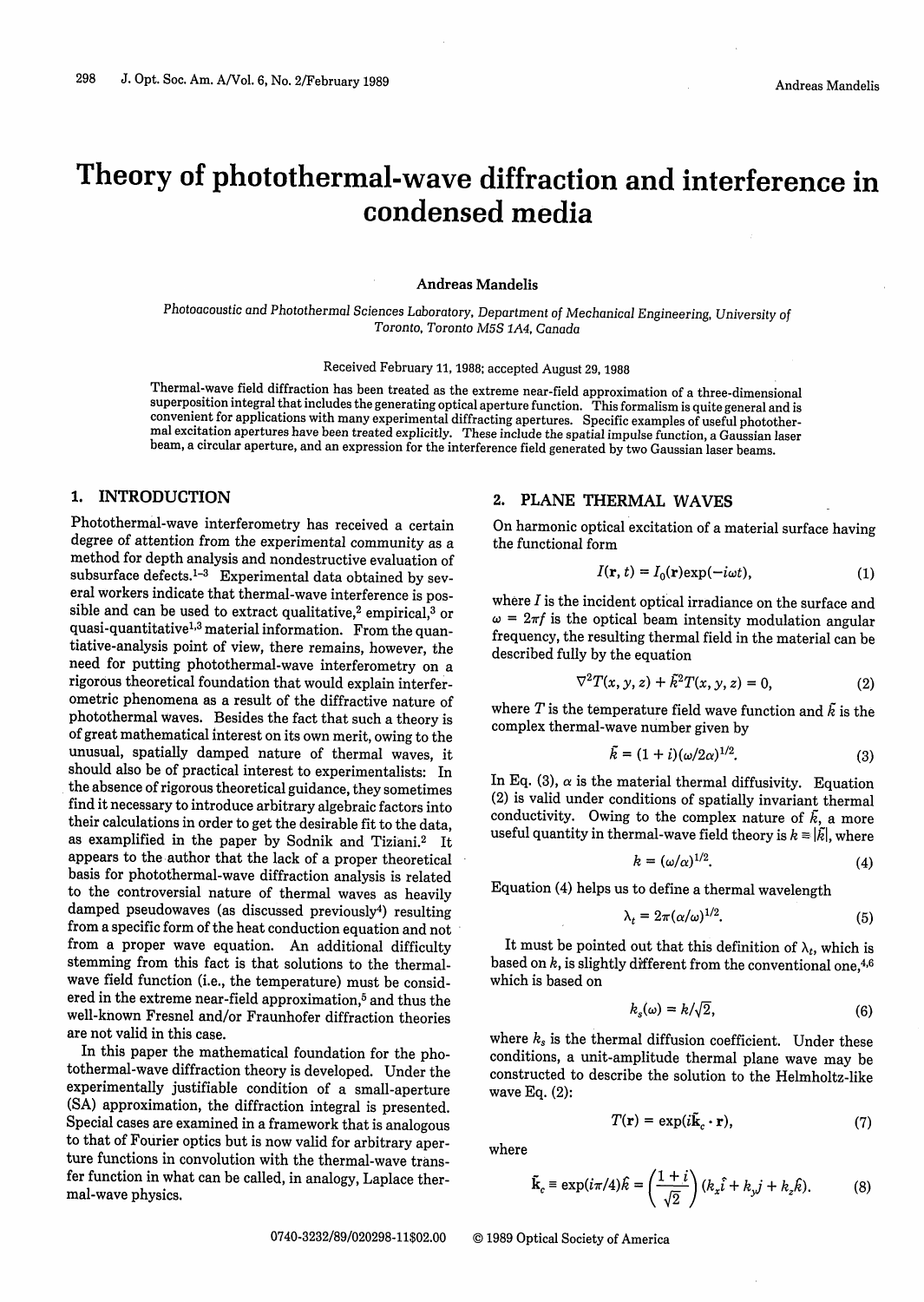In Eq. (8) the set  $(\hat{i}, \hat{j}, \hat{k})$  represents unit vectors in a Cartesian vector space. It is characteristic of the thermal-wave Helmoltz Eq. (2) that the wave-vector field  $\tilde{\mathbf{k}}_c$  is rotated by **450** with respect to proper (real) wave vectors in the complex plane.

The field wave function Eq. (7) may be written explicitly as

$$
T(x, y, z) = \exp[i \exp(i\pi/4)\hat{k} \cdot \mathbf{r}]
$$
  
= 
$$
\exp[-\exp(-i\pi/4)k(\alpha_1 x + \alpha_2 y + \alpha_3 z)],
$$
 (9)

where  $(\alpha_1, \alpha_2, \alpha_3)$  is the set of directional cosines, such that

$$
\alpha_1^2 + \alpha_2^2 + \alpha_3^2 = 1. \tag{10}
$$

Equation (9) can thus be written in the form

$$
T(x, y, z) = T_0(x, y) \exp[-\exp(-i\pi/4)(2\pi/\lambda_t)]
$$
  
 
$$
\times (1 - \alpha_1^2 - \alpha_2^2)^{1/2} z],
$$
 (11)

where

$$
T_0(x, y) = \exp[-\exp(-i\pi/4)k(\alpha_1 x + \alpha_2 y)].
$$
 (12)

It is useful to define thermal-wave spatial frequencies  $f_x$ ,  $f_y, f_z$  by

$$
f_x \equiv \alpha_1/\lambda_t, \qquad f_y \equiv \alpha_2/\lambda_t, \qquad f_z \equiv \alpha_3/\lambda_t. \tag{13}
$$

Therefore, in terms of the spatial frequencies, a thermalwave transfer function can also be defined as

$$
H(f_x, f_y) = \frac{T(x, y, z)}{T_0(x, y)}
$$
(14)

and written as

$$
H(f_x, f_y) = \exp\{-\exp(-i\pi/4)(2\pi/\lambda_t)[1 - \lambda_t^2(f_x^2 + f_y^2)]^{1/2}z\},\tag{15}
$$

analogous to the well-known optical transfer function.7 Equation (15) indicates that the thermal-wave propagation requirement amounts to inclusion of spatial frequencies in the field spectrum up to  $\lambda_t$ <sup>-2</sup>:

$$
f_x^2 + f_y^2 < \lambda_t^{-2}.\tag{16}
$$

## **3.** THE THERMAL-WAVE DIFFRACTION INTEGRAL

At this point in the development of the theory, the approach deviates substantially from the standard Fourier integral diffraction formulation. The fact that thermal waves are of a heavily damped nature in the spatial parameter r forces us to consider an alternative spatial Laplace integral formalism, which physically represents Huygens's principle with exponentially damped thermal-wave propagation. If we define the two-dimensional complex spatial Laplace variables

$$
s_x \equiv 2\pi \, \exp(-i\pi/4) f_x,\tag{17a}
$$

$$
s_{\gamma} \equiv 2\pi \, \exp(-i\pi/4) f_{\gamma},\tag{17b}
$$

the complex amplitude of the thermal-wave field across the xy plane at the surface  $(z = 0)$  can be written formally as<sup>8</sup>

$$
T_0(x, y) = -\frac{1}{4\pi^2} \int_{c_1 - i\infty}^{c_1 + i\infty} \int_{c_2 - i\infty}^{c_2 + i\infty} A_0(s_x, s_y)
$$
  
× exp(s<sub>x</sub>x + s<sub>y</sub>y)ds<sub>x</sub>ds<sub>y</sub>, (18)

where  $c_1$ ,  $c_2$  are appropriate real constants such that they can ensure convergence of the integrand at infinity. Furthermore,  $T(x, y, z)$  can also be expressed in a similar form:

$$
T(x, y, z) = -\frac{1}{4\pi^2} \int_{c_1 - i\infty}^{c_1 + i\infty} \int_{c_2 - i\infty}^{c_2 + i\infty} A(s_x, s_y, z)
$$
  
×  $\exp(s_x x + s_y y) \, ds_x \, ds_y$ , (19)

where  $T(x, y, z)$  must satisfy the Helmholtz-like wave Eq. (2). Direct substitution of Eq. (19) into Eq. (2) yields the simple differential equation

$$
\frac{d^2}{dz^2}A(s_x, s_y, z) + i(2\pi/\lambda_t)^2[1 - \lambda_t^2(f_x^2 + f_y^2)]A(s_x, s_y, z) = 0
$$
\n(20)

with a solution given in terms of Eq. (15),

$$
A(s_x, s_y, z) = A_0(s_x, s_y)H(f_x, f_y),
$$
\n(21)

where  $A(s_x, s_y, 0) \equiv A_0(s_x, s_y)$ . Equation (19) is a statement that  $A(s_x, s_y, z)$  is the two-dimensional spatial Laplace transform of  $T(x, y, z)$ . The same relationship exists between  $A_0(s_x, s_y)$  and  $T_0(x, y)$  according to Eq. (18). Therefore Eq. (21) can be written as

$$
A(s_x, s_y, z) = H(f_x, f_y) \int_0^\infty \int_0^\infty T_0(\zeta, \eta) \exp[-(s_x \zeta + s_y \eta)] d\zeta d\eta.
$$
\n(22)

Substitution of Eq. (22) into the integrand of Eq. (19) results in the following convolution integral for  $T(x, y, z)$ :

$$
T(x, y, z) = \int_0^\infty \int_0^\infty T_0(\zeta, \eta) G(x - \zeta, y - \eta) \mathrm{d}\zeta \mathrm{d}\eta,\tag{23}
$$

where the kernel  $G$  is given by

$$
G(x - \zeta, y - \eta) = -\frac{1}{4\pi^2} \int_{c_2 - i\infty}^{c_2 + i\infty} \exp[s_x(x - \zeta) + s_y(y - \eta)]
$$
  
×  $\exp\{-\exp(-i\pi/4)kz[1 - \lambda_t^2(f_x^2 + f_y^2)]^{1/2}\}ds_x ds_y.$  (24)

The integrand

$$
H(f_x, f_y) \equiv \exp\{-\exp(-i\pi/4)kz[1-\lambda_t^2(f_x^2+f_y^2)]^{1/2}\}
$$

is well behaved in the range  $|f_x^2 + f_y^2| < 1/\lambda_t^2$ :

$$
|H(f_x, f_y)| = \exp\left\{-\frac{kz}{\sqrt{2}}\left[1 - \lambda_t^2(f_x^2 + f_y^2)\right]^{1/2}\right\}.
$$
 (25)

 $H(f_x, f_y)$  is further bounded in the range  $|f_x^2 + f_y^2| > 1/\lambda_t^2$ .

$$
|H(f_x, f_y)| = \exp\left\{-\frac{kz}{\sqrt{2}} \left[\lambda_t^2 (f_x^2 + f_y^2) - 1\right]^{1/2}\right\} \to 0
$$
  
as  $f_x, f_y \to \infty$ . (26)

Equation (25) and relation (26) thus show that the spatialfrequency strip of convergence for the transfer function  $H(f_x, f_y)$  is  $-\infty < (f_x^2 + f_y^2)^{1/2} < \infty$ , and therefore  $H(f_x, f_y)$  is analytic everywhere, with a branch cut extending between  $-1 \le \lambda_t (f_x^2 + f_y^2)^{1/2} \le +1$ . Therefore we can set  $c_1 = c_2 = 0$  in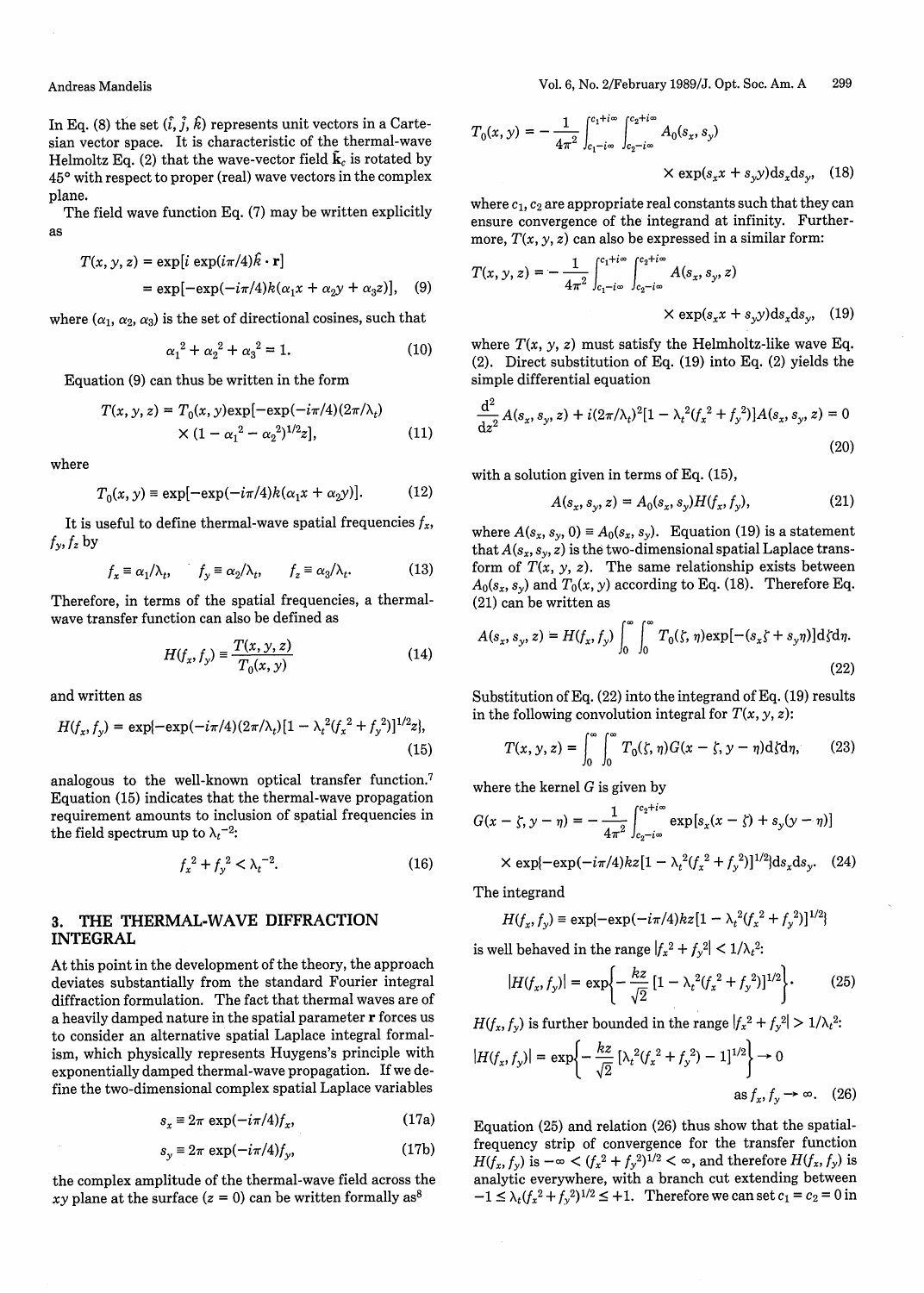Eq. (24) and obtain the inverse transform of  $H(f_x, f_y)$ , namely,  $G(x - \zeta, y - \eta)$ , which will be convergent for all values  $0 \leq$  $[(x - \zeta)^2 + (y - \eta)^2]^{1/2} < \infty$ .<sup>9</sup> The kernel, Eq. (24), can be solved analytically after we make the variable transformations<sup>10</sup>

$$
f_x = \rho \cos \phi, \qquad f_y = \rho \sin \phi, \tag{27a}
$$

$$
x - \zeta = r \cos \theta, \qquad y - \eta = r \sin \theta. \tag{27b}
$$

In the new variables we obtain

$$
G(r\cos\theta, r\sin\theta) = i \int_0^{\infty} \exp(-i\pi/4) \int_0^{\pi/2} \exp[-\exp(-i\pi/4)]
$$
  
× $kz(1 - \lambda_t^2 \rho^2)^{1/2} \exp[2\pi \exp(-i\pi/4)\rho r \cos(\phi - \theta)] \rho d\rho d\phi.$  (28)

By using the representation (see Ref. 11, p. 958, entry 8.431.1)

$$
I_0(x) = \frac{1}{\pi} \int_{-1}^1 \frac{e^{xt} dt}{(1 - t^2)^{1/2}}
$$
 (29)

for the modified Bessel function of the first kind, zeroth order, Eq. (28) can be written as

$$
G(r) = \frac{i\pi}{2} \int_0^{\infty} \exp(-i\pi/4) \exp[-\exp(-i\pi/4)kz(1 - \lambda_t^2 \rho^2)^{1/2}]
$$

$$
\times I_0[2\pi \exp(-i\pi/4)\rho r]\rho d\rho. \quad (30)
$$

It is interesting to note that the angular dependence has i dropped out of Eq. (30), leaving the kernel  $G$  as a circularly symmetric function of the radius  $r$  only:

$$
G(r\cos\theta, r\sin\theta) \rightarrow G(r).
$$

By using the well-known relations (see Ref. 11, p. 952, entry 8.406.1)

$$
I_0(z) = J_0(iz), \qquad -\pi < \arg(z) \le \pi/2 \tag{31}
$$

and letting  $x = 2\pi \exp(i\pi/4)\rho$  in Eq. (30), we obtain

$$
G(r) = \frac{1}{8\pi} \int_0^\infty \exp[-z(x^2 - ik^2)^{1/2}] J_0(rx)x \, dx. \tag{32}
$$

This integral can be evaluated explicitly by use of the relation (see Ref. 12, p. 95, entry 52)

$$
Q(a, b) = \int_0^{\infty} \exp[-a(t^2 - y^2)^{1/2}](t^2 - y^2)^{-1/2} J_0(bt) t dt
$$
  
=  $\exp[-iy(a^2 + b^2)^{1/2}](a^2 + b^2)^{-1/2},$   
 $\arg(t^2 - y^2) = \pi/2$  if  $t < y$ . (33)

On taking  $\partial Q(a, b)/\partial a$  we find that

$$
\int_0^\infty \exp[-a(t^2 - y^2)^{1/2}]J_0(bt)tdt
$$
  
=  $iya \frac{\exp[-iy(a^2 + b^2)^{1/2}]}{(a^2 + b^2)} \left[1 + \frac{1}{iy(a^2 + b^2)^{1/2}}\right].$  (34)

Let  $a \equiv z$ ,  $b \equiv r$ , and  $y \equiv -e^{i\pi/4}k$ ; Eqs. (32) and (34) yield

Andreas Mandelis

$$
G(r) = \frac{\exp(i\pi/4)}{4i\lambda_t} \left(\frac{z}{R_0}\right) \frac{\exp[-(1-i)k_s(\omega)R_0]}{R_0}
$$

$$
\times \left[1 + \frac{\exp(i\pi/4)}{kR_0}\right], \quad (35)
$$

where  $k_s(\omega) = (\omega/2\alpha)^{1/2}$ , according to Eq. (6), and

$$
R_0 \equiv (r^2 + z^2)^{1/2} = [(x - \zeta)^2 + (y - \eta)^2 + z^2]^{1/2}.
$$
 (36)

Equation (35) does converge for all values  $0 < R_0 < \infty$ , in agreement with the requirement for convergence of the inverse Laplace transform of  $H(f_x, f_y)$ , above. Now, in principle, Eq. (35) can be inserted into Eq. (23) to give an expression for the thermal-wave diffraction integral in terms of the photothermal aperture function  $T_0(x, y)$ . It is important to notice that the convolution integral

$$
T(x, y, z) = T_0(x, y)^{**} G(x, y, z)
$$
 (23')

is the two-dimensional Laplace transform of Eq. (21), with  $G(r)$  being the spatial impulse response of the photothermal system. Furthermore, it can be shown rigorously in a manner entirely analogous to optical diffraction theory<sup>7</sup> that Eq. (23) with  $G(x - \zeta, y - \eta)$  given by Eq. (35) is identical to the equation derived from Green's theorem by using Dirichlet boundary conditions on the aperture plane and

$$
G_{k_c}^{(-)}(\mathbf{r}, \mathbf{r}_0) = \frac{\exp(i\tilde{k}R_0)}{R_0} - \frac{\exp(i\tilde{k}\tilde{R}_0)}{\tilde{R}_0}.
$$
 (37)

In Eq. (37),  $R_0$  and  $\tilde{R}_0$  have been defined as in Eq. (36), and they represent position vector magnitudes on either side of the diffracting aperture plane.  $\bar{k}$  was defined in Eq. (3).

This argument thus validates a *posteriori* the legitimacy of handling the pseudowave Eq. (2) as a proper Helmholtz wave equation with well-known Green's-function solutions. This mathematical equivalence is not generally valid for different classes of partial differential equations such as hyperbolic (the wave equation) and parabolic (the heatdiffusion equation) ones. In the spirit of this equivalence, the factor  $(z/R_0)$  in Eq. (35) can be interpreted as the thermal ray obliquity factor. In the case of thermal waves, however, the paraxial, Fresnel, and Fraunhofer approximations are generally not valid because of the heavily damped nature of the propagating field function  $T(x, y, z)$ . The field function must be evaluated in some extreme near-field approximation,<sup>5</sup> which is defined in Section 4. The wide-angle diffraction approximation<sup>13</sup> also exists and is a more restrictive form of the Fresnel approximation. Even this assumption, however, holds only for points of observation sufficiently far from the aperture plane. This condition is generally not valid for the thermal-wave field, and therefore the wide-angle diffraction approximation must also be abandoned.

### 4. **THERMAL-WAVE DIFFRACTION: SMALL-APERTURE APPROXIMATION**

In this section we discuss the extreme near-field approximation to the field integral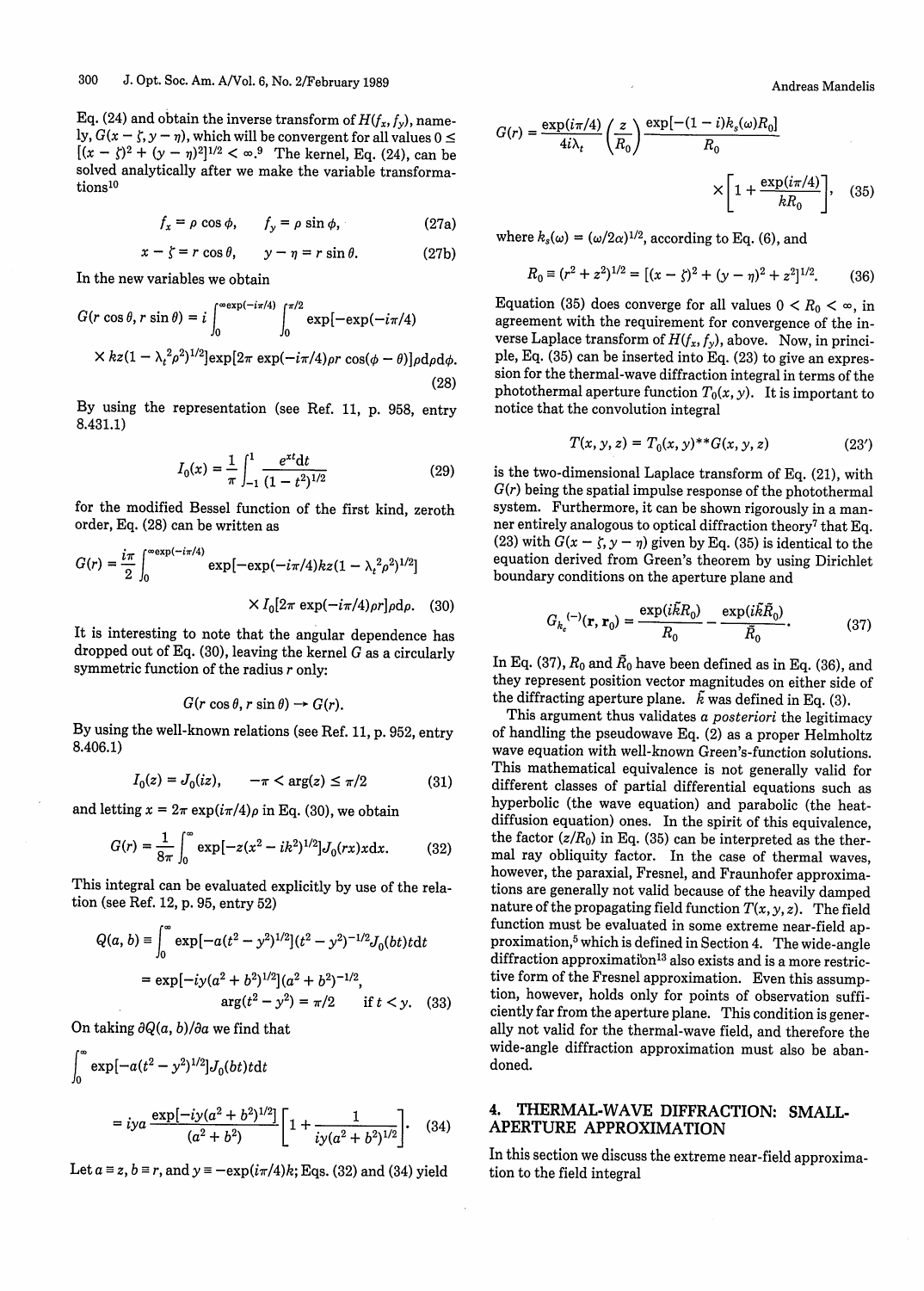

Fig. 1. Photothermal-wave diffraction geometry.

$$
T(x, y, z) = \frac{\exp(i\pi/4)z}{4i\lambda_t} \int_0^\infty \int_0^\infty T_0(\zeta, \eta) \frac{\exp[-(1-i)k_s R_0]}{R_0^2}
$$

$$
\times \left[1 + \frac{\exp(i\pi/4)}{kR_0}\right] d\zeta d\eta \quad (38)
$$

in terms of the experimentally justifiable condition of a small photothermal aperture. We define variables  $r_1$  and  $r_0$ such that

$$
\zeta^2 + \eta^2 = r_1^2 \qquad \text{(aperture plane)} \tag{39}
$$

and

$$
x2 + y2 = r02
$$
 (observation plane). (40)

The geometry of the field variables and position vectors is shown in Fig. 1. In terms of  $r_0$ ,  $r_1$ , Eq. (36) can be written as

$$
R_0 = [z^2 + (r_0 - r_1)^2]^{1/2}.
$$
 (41)

Experimentally, a large number of photothermal-wave investigations are done with focused (and even tightly focused) laser beams on material surfaces.<sup>14</sup> Under these conditions, the approximation will be valid for essentially all field positions outside the symmetry axis of the exciting laser beam. Expansion of the root in Eq. (41) gives, to first order,

$$
R_0 \approx R - \frac{r_1 r_0}{R} + \frac{1}{2} \frac{r_1^2}{R},
$$
\n(43a)

where

$$
R \equiv (x^2 + y^2 + z^2)^{1/2} = (r_0^2 + z^2)^{1/2}.
$$
 (43b)

The validity of this approximation depends on the magnitude of the next term in the expansion in relation to unity: the condition is met if the minimum probe distance  $R$  is such that

$$
k_s(\omega)r_1^2(2r_0 - r_1)^2/8R^3 \ll 1.
$$
 (44)

Assuming that  $2r_0 \gg r_1$ , condition (44) gives a worst-case requirement

$$
\zeta, \eta \xrightarrow{\exp[-(1-i)k_s R_0]} R_0^2 \qquad \qquad \left(\frac{R^{3/2}}{r_0}\right)_{\text{min}} \gg \left[\frac{k_s(\omega)}{2}\right]^{1/2} (r_1)_{\text{max}}.\tag{45}
$$

If  $(r_1)_{\text{max}}$  is known, relation (45) can be viewed as the condition determining the minimum probe distance so that relation (43a) will be a valid representation of the thermal-wave field. If we use aluminum as a test material with  $\alpha_s = 0.82$ cm<sup>2</sup>/sec,  $(r_1)_{\text{max}} = 50 \ \mu \text{m}$ ,  $z = 1.5 \ \text{mm}$ , and  $(r_0)_{\text{min}} = 200 \ \mu \text{m}$ and a laser-beam modulation frequency  $f = 100$  Hz, we find that  $(R^{3/2}/r_0)_{\text{min}} = 0.625 \text{ cm}^{1/2} \text{ and } [k_s(100 \text{ Hz})/2]^{1/2} (r_1)_{\text{max}} =$  $0.016$  cm<sup>1/2</sup>. These worst-case calculations show that the SA approximation (43a) is valid for a broad range of materials and experimental conditions.

For the rest of this paper the assumption of thermally thick solids is adopted<sup>15</sup>:

$$
k_s(\omega)R_0 \approx \frac{1}{\sqrt{2}}kR \gg 1,\tag{46}
$$

so that in Eq. (38)

$$
1 + \frac{\exp(i\pi/4)}{kR_0} \approx 1.
$$
 (47)

The circular symmetry built into the diffraction integral Eq. (38) points to polar coordinates as the most convenient representation. In the limit of the SA approximation,

$$
R_0 \approx R - \frac{1}{R} (x\zeta + y\eta) + \frac{1}{2R} (\zeta^2 + \eta^2),
$$
 (48)

so that

$$
T(x, y, z) = \frac{\exp(i\pi/4)}{4i\lambda_t} \left(\frac{z}{R}\right) \frac{\exp[-(1-i)k_s R]}{R}
$$

$$
\times \int_0^\infty \int_0^\infty \left(T_0(\zeta, \eta) \exp[-[(1-i)k_s/2R](\zeta^2 + \eta^2)]\right)
$$

$$
\times \exp\{[(1-i)k_s/R](x\zeta + y\eta)\}d\zeta d\eta. \tag{49}
$$

In accordance with Eqs. (39) and (40) we define the observation-plane variables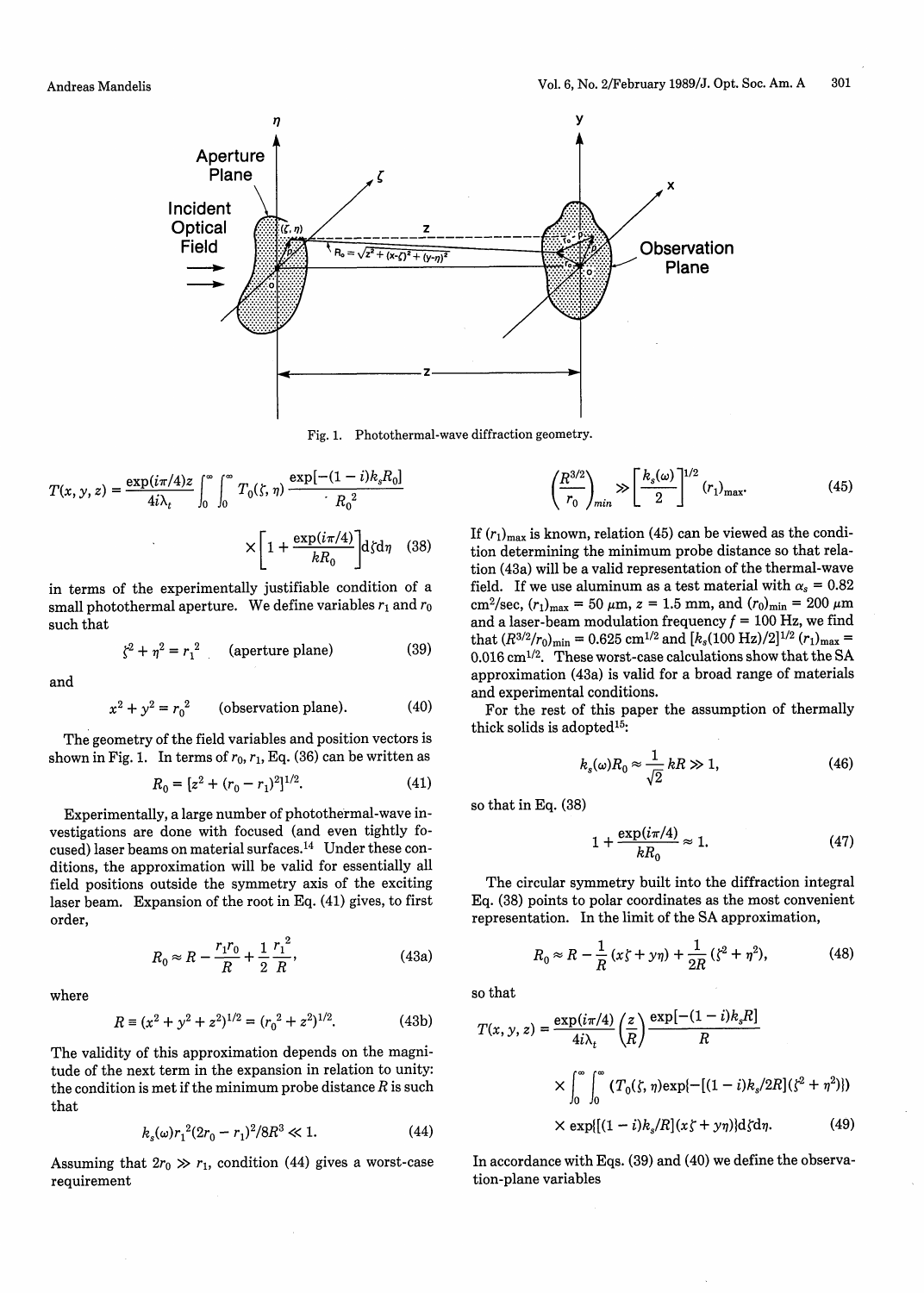$$
x = r_0 \cos \Psi_0,\tag{50}
$$

$$
y = r_0 \sin \Psi_0,\tag{51}
$$

and the aperture-plane variables

$$
\zeta = r_1 \cos \Psi_1,\tag{52}
$$

$$
\eta = r_1 \sin \Psi_1. \tag{53}
$$

Further, we define the complex polar-plane Laplace variable

$$
s = 2\pi \exp(-i\pi/4) f_{r_0}, \qquad f_{r_0} = \frac{r_0}{\lambda_t R}, \qquad (54)
$$

where  $f_{r_0}$  is a polar thermal-wave spatial frequency. Finally, for purposes of conforming with convention regarding the representation of Laplace transforms, we let  $(x, y) \rightarrow (-x,$  $-y$ ) in Eq. (49). This operation leaves the value of the circularly symmetric integral unchanged. It simply moves the two-dimensional complex spatial Laplace plane domain to the third quadrant instead of the first quadrant. Using these definitions, we can write, instead of Eq. (49),

$$
T(x, y, z) \rightarrow T(r_0, \Psi_0, z) = \frac{\exp(i\pi/4)}{4i\lambda_t} \left(\frac{z}{R}\right)
$$

$$
\times \frac{\exp[-(1-i)k_s R]}{R} K(r_0, \Psi_0, z), \quad (55)
$$

where  $R$  is given by Eq. (43b) and

$$
K(r_0, \Psi_0, z) = \int_0^\infty \int_0^{\pi/2} (T_0(r_1, \Psi_1) \exp\{-[(1-i)k_s/2R]r_1^2\})
$$

$$
\times \exp[-sr_0r_1\cos(\Psi_1 - \Psi_0)]r_1\mathrm{d}r_1\mathrm{d}\Psi_1. \quad (55')
$$

Assuming circularly symmetric aperture functions,

$$
T_0(r_1, \Psi_1) = T_0(r_1), \tag{56}
$$

and using Eq. (29) and relations (31), we find that

$$
K(r_0, \Psi_0, z) = K(r_0, z)
$$
  
= 
$$
\frac{\pi}{2} \int_0^\infty \{T_0(r_1) \exp[-(s/2r_0)r_1^2]\} J_0(isr_1)r_1 dr_1.
$$
 (57)

Equation (57) is the Laplace-Bessel transform of the function within the braces (see Appendix A):

$$
K(r_0, z) = {}^{2}L_B[T_0(r_1)\exp[-(s/2r_0)r_1^2]]|_{a=s}.
$$
 (58)

#### 5. EXAMPLES **OF SMALL-APERTURE DIFFRACTION PATTERNS**

We consider next a few special cases of the thermal-wave diffraction integral [relation (55)] that correspond to useful experimental configurations with optical excitation of the material surface (aperture plane, Fig. 1). These cases are classified in terms of the functional form of the optically generated photothermal source function  $T_0(r_1)$ . For many spatial functions, solutions to the problem of relation (55) and Eq. (58) are readily available in tables of two-dimensional Hankel transforms to which the Laplace-Bessel integral bears close similarity.

A. The Spatial Impulse:  $T_0(r_1) = \delta(r_1)/\pi r_1$ 

This is the simplest form of optical excitation and is relevant in situations when a pump laser beam is focused tightly upon the sample surface. Equation (58) readily gives

$$
K(r_0, z) = {}^{2}L_B \left\{ \frac{\delta(r_1)}{\pi r_1} \exp\left[-s/2r_0\right) r_1^2 \right\}_{\rho=s} = 1. \tag{59}
$$

The field function  $T$  [relation (55)] thus becomes

$$
T(r_0, z) = \frac{\exp(i\pi/4)}{4i\lambda_t} \left(\frac{z}{R}\right) \frac{\exp[-(1-i)k_s R]}{R}.\tag{60}
$$

Equation (60) is, in fact, the spatial impulse response itself and is identical to the function derivable from the exact expression, Eq. (38) in the thermally thick limit, under impulse excitation. Therefore, in the limit of infinitesimally small photothermal sources, the SA approximation gives the exact solution, as expected.

#### **B.** A Gaussian Laser-Beam Profile: TEM<sub>00</sub> Mode Let

$$
T_0(r_1) = \exp(-r_1^2/w^2). \tag{61}
$$

 $K(r_0, z) = Q(\rho)|_{\rho=s}$  (62)

Equation (61) describes a laser photothermal excitation of unit amplitude and a beam waist of size  $w$ ; then

where

with

$$
Q(\rho) = {}^{2}L_{B}[\exp[-(s/2r_{0} + w^{-2})r_{1}^{2}]]
$$
  
=  $\frac{\pi}{2} \int_{0}^{\infty} \exp(-Br_{1}^{2}) J_{0}(i\rho r_{1})r_{1} dr_{1},$  (63)

$$
\mathcal{L}^{\mathcal{L}}(\mathcal{L}^{\mathcal{L}}(\mathcal{L}^{\mathcal{L}}))
$$

$$
B \equiv \frac{s}{2r_0} + \frac{1}{w^2}.\tag{64}
$$

Now, we use the result (see Ref. 11, p. 716, entry 6.631)

$$
\int_0^\infty \exp(-\alpha x^2) J_0(\beta x) x \, dx = \frac{\exp(-\beta^2/8\alpha)}{\beta\sqrt{\alpha}} M_{1/2,0}\left(\frac{\beta^2}{4\alpha}\right), \tag{65}
$$

where  $M_{1/2,0}$  is the Whittaker function defined by

$$
M_{1/2,0}(q) = z^{1/2} \exp(-z/2)|_{z=q} = q^{1/2} \exp(-q/2). \tag{66}
$$

Therefore we obtain

$$
Q(\rho) = \frac{\pi}{4B} \exp(-\rho^2/4B),
$$
 (67)

so that

$$
K(r_0, z) = \frac{\pi}{4B} \exp(-s^2/4B). \tag{68}
$$

Substituting Eqs. (54) and (64) into Eq. (68) and separating out real and imaginary parts, we obtain

$$
K(r_0, z) = \frac{\pi}{4(F_1^2 + F_2^2)^{1/2}} \exp\left[-\frac{(k_s r_0/R)^2 F_2}{2(F_1^2 + F_2^2)}\right]
$$

$$
\times \exp\left\{i\left[\frac{(k_s r_0/R)^2 F_1}{2(F_1^2 + F_2^2)} + \tan^{-1}(F_2/F_1)\right]\right\}, \quad (69)
$$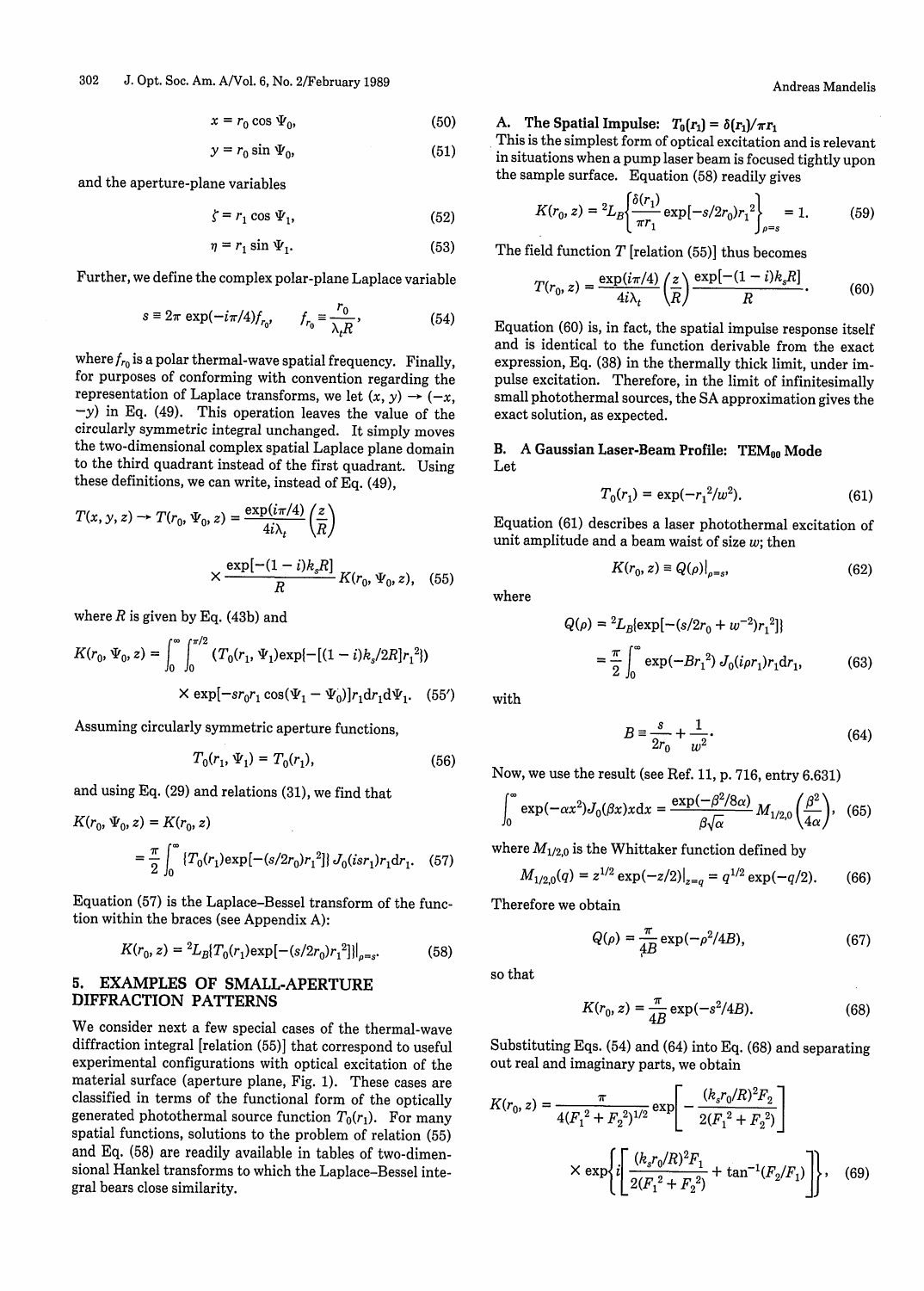where

$$
F_1(R, w) = \frac{1}{w^2} + \frac{k_s(\omega)}{2R}
$$
 (70)

and

$$
F_2(R) \equiv \frac{k_s(\omega)}{2R}.\tag{71}
$$

Finally, when Eq. (69) is substituted into relation (55), we obtain the full expression for the thermal-wave field, which can be written out in terms of its experimentally convenient components, amplitude and phase, as follows:

$$
|T(r_0, z)| = \frac{1}{16\sqrt{2}} \left[ \frac{k_s z}{R^2 (F_1^2 + F_2^2)^{1/2}} \right]
$$

$$
\times \exp \left\{ - \left[ k_s R + \frac{(k_s/R)^2 F_2}{2(F_1^2 + F_2^2)} r_0^2 \right] \right\} \quad (72)
$$

and

$$
\Psi(r_0, z) = -\frac{\pi}{4} + k_s R + \frac{(k_s r_0 / R)^2 F_1}{2(F_1^2 + F_2^2)} + \tan^{-1}(F_2 / F_1). \tag{73}
$$

**C.** A Circular Aperture of Uniform Irradiance:  $T_0(r_1)$  =  $circ(r_1/L)$ 

A circular aperture of uniform irradiance occurs in the case of material irradiation with an optical field of uniform intensity, such as a laser beam, passed through a beam expander followed by a pinhole, or the light generated by a spectral lamp producing a uniform spatial intensity. We assume a surface temperature field of unit magnitude and aperture radius *L;* then

$$
Q(\rho) = {}^{2}L_{B}(\exp[-(s/2r_{0})r_{1}^{2}]\text{circ}(r_{1}/L)).
$$
 (74)

Equation (74) can be written in the form

$$
Q(\rho) = \frac{\pi}{2} \int_0^L \exp[-(s/2r_0)r_1^2] J_0(i\rho r_1) r_1 dr_1.
$$
 (75)

Using Lommel's functions  $U_1$  and  $U_2$ , defined as<sup>16</sup>

$$
U_1(a, w) = a \int_0^1 \cos \left[ \frac{a}{2} (1 - r^2) \right] J_0(wr) r \, dr,
$$
 (76a)

$$
U_2(a,w) = a \int_0^1 \sin \left[ \frac{a}{2} (1 - r^2) \right] J_0(wr) r dr,
$$
 (76b)

we obtain the composite formula

$$
\int_0^1 \exp(-iar^2/2)J_0(wr)rdr = \frac{1}{a}(U_1 + iU_2)\exp(-ia/2). \tag{77}
$$

From Eqs. (75) and (77), after substituting  $x \equiv r_1/L$  and  $a \equiv$  $-isL^2/r_0 = -\exp(i\pi/4)kL^2/R$ , and  $w \equiv i\rho L$ , we obtain

$$
Q(\rho) = -\frac{\exp(-i\pi/4)}{4} (\lambda_t R) \exp[-(1-i)k_s L^2/2R]
$$
  
 
$$
\times \{U_1[-\exp(i\pi/4)kL^2/R, i\rho L] + iU_2[-\exp(i\pi/4)kL^2/R, i\rho L]\}.
$$
 (78)

Use of Eq. (62), relation (55), and the properties of Lommel's functions,

Vol. 6, No. 2/February 1989/J. Opt. Soc. Am. A 303

$$
U_1(-a, w) = -U_1(a, w), \tag{79a}
$$

$$
U_2(-a, w) = U_2(a, w), \tag{79b}
$$

yields an expression for the photothermal-wave field under uniform illumination of a circular aperture;

(71) 
$$
T(r_0, z) = \frac{-i}{16} \left( \frac{z}{R} \right) \exp\left[ -(1 - i) k_s \left( R + \frac{L^2}{2R} \right) \right]
$$
  
, we 
$$
\times \{ U_1 [\exp(i\pi/4) k L^2 / R, \exp(i\pi/4) k L r_0 / R \} - i U_2 [\exp(i\pi/4) k L^2 / R, \exp(i\pi/4) k L r_0 / R ] \}.
$$
 (80)

For computational purposes, Lommel's functions may be expressed in terms of infinite series (see Ref. 17, p. 537, entry 1):

$$
U_n(a, w) = \sum_{m=0}^{\infty} (-1)^m \left(\frac{a}{w}\right)^{n+2m} J_{n+2m}(w).
$$
 (81)

In particular, we have

$$
U_1[\exp(i\pi/4)kL^2/R, \exp(i\pi/4)kLr_0/R]
$$
  
= 
$$
\sum_{m=0}^{\infty} (-1)^m (L/r_0)^{2m+1} J_{2m+1}[\exp(i\pi/4)kLr_0/R]
$$
 (82)

and

 $U_2[\exp(i\pi/4)kL^2/R,\, \exp(i\pi/4)kLr_0/R]$ 

$$
= \sum_{m=0}^{\infty} (-1)^m (L/r_0)^{2m+2} J_{2m+2}[\exp(i\pi/4)k L r_0/R], \quad (83)
$$

with the integral-order Bessel function defined by

$$
J_{n+2m} \left[ \exp(i\pi/4) k L r_0/R \right] = \left( \frac{k L r_0}{2R} \right)^{n+2m} \exp[i(n+2m)\pi/4]
$$

$$
\times \sum_{p=0}^{\infty} \frac{(-1)^p}{p!(n+2m+p)!} \left(\frac{kLr_0}{2R}\right)^{2p} \exp(ip\pi/2). \quad (84)
$$

Now, Eqs. (80)-(84) can be separated out into real and imaginary components to yield the experimentally observable amplitude and phase of the photothermal field.

The present diffraction theory makes possible the quantitative evaluation of the photothermal-wave field at specific infinitesimally small probe points within a material of interest under arbitrary excitation apertures. Its experimental implementation, however, relies on probes of finite size, which will have an integrating effect of the field values over the probe area. These effects are currently under investigation in the light of criteria imposed by the Whittaker-Shannon sampling theorem.18,19 Appendix B shows the effects, in the simplest possible limit, of an integrating detector of infinite dimensions on the  $T(x, y, z)$  field generated by a spatial photothermal impulse in terms of a complete loss of resolution in radial directions.

#### 6. PHOTOTHERMAL-WAVE INTERFEROMETRY

In this section we present the theory of photothermal-wave interferometry based on the diffraction formalism developed in Sections 3 and 4 in the SA approximation. As an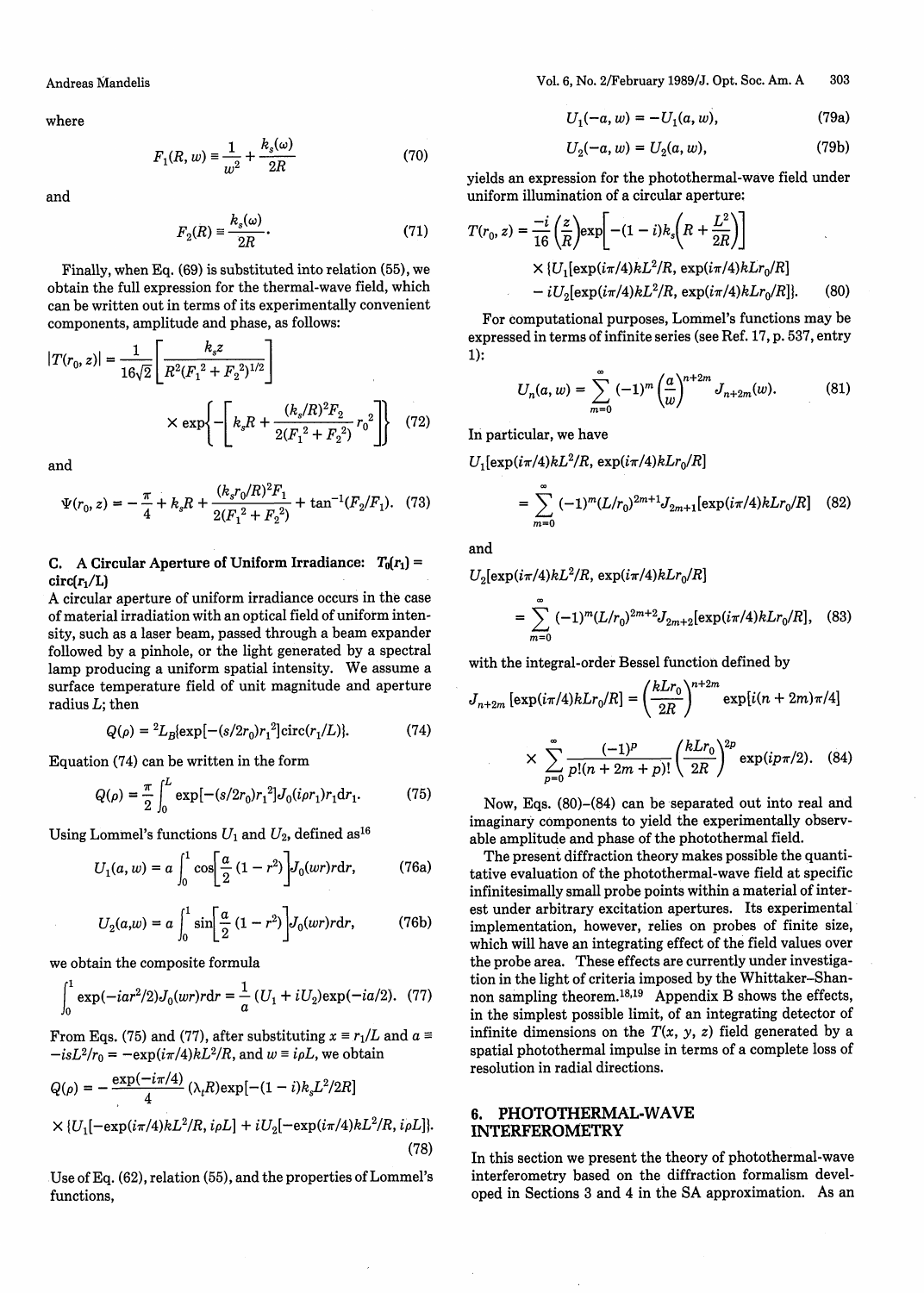

Fig. 2. Photothermal-wave interference geometry on the aperture plane  $(\zeta, \eta)$ .

experimental geometry we use the photothermal effects duced by two Gaussian laser beams impinging upon a material surface in or out of phase with respect to intensity m lation. This geometry is shown in Fig. 2 and has the additional virtue that it essentially represents published experimental configurations as well.<sup>1,2</sup> The theoretical description of two diffracting apertures producing interfering thermal-wave patterns requires a shift of the origin of the polar coordinate system. This operation unfortunately destroys the circular symmetry on which the Laplace-B transform formulation is based. Therefore it is necessa revert to Cartesian coordinates [approximation (48) and Eq. (49)]. The Laplace variables  $s_x$  and  $s_y$  are given by Eqs. (17a) and (17b) with spatial frequencies defined by

$$
f_x \equiv \frac{x}{\lambda_t R}, \qquad f_y \equiv \frac{y}{\lambda_t R}.
$$
 (85)

With these definitions, Eq. (49) can be written as

$$
T(x, y, z) = \frac{\exp(i\pi/4)}{4i\lambda_t} \left(\frac{z}{R}\right) \frac{\exp[-(1-i)k_s R]}{R}
$$

$$
\times \int_0^\infty \int_0^\infty [T_0(\zeta, \eta) \exp(-\mathbf{P} \cdot \zeta)] \exp[-(s_x \zeta + s_y \eta)] d\zeta d\eta, \quad (86)
$$

where the double integral was translated to the third quadrant in the complex Laplace plane for proper convergence:  $(x, y) \rightarrow (-x, -y)$ . In Eq. (86) we defined  $P = P_x \hat{\zeta} + P_y \hat{\eta}$ , where

$$
P_x \equiv (1 - i)k_s/2R = s_x/2x, \qquad P_y \equiv (1 - i)k_s/2R = s_y/2y,
$$
\n(87a)

and

$$
\xi = \zeta^2 \hat{\zeta} + \eta^2 \hat{\eta},\tag{87b}
$$

so that the thermal-wave field can be expressed as a twodimensional complex Laplace transform (see Appendix A):

$$
T(x, y, z) = \frac{\exp(i\pi/4)}{4i\lambda_t} \left(\frac{z}{R}\right) \frac{\exp[-(1-i)k_s R]}{R}
$$

$$
\times {}^{2}L[T_0(\zeta, \eta) \exp(-\mathbf{P} \cdot \xi)]_{s_x = 2\pi \exp(-i\pi/4)_{f_x}}.
$$
(88)

Since the geometry of Fig. 2 is a generalization of the single-aperture geometry, we consider first the Cartesian representation of the photothermal-wave field of a  $TEM_{00}$ Gaussian laser-beam profile of unit amplitude:

$$
T_0(\zeta, \eta) = \exp[-(\zeta^2 + \eta^2)/w^2].
$$
 (89)

Now, let

$$
Q(s_x, s_y) = {}^2L[T_0(\zeta, \eta) \exp(-\mathbf{P} \cdot \xi)]
$$
  
=  ${}^2L[\exp[-(P_x \zeta^2 + P_y \eta^2) - (\zeta^2 + \eta^2)/w^2]]$  (90)  
=  $L[\exp[-(P_x + w^{-2})\zeta^2]]L[\exp[-(P_y + w^{-2})\eta^2]]$ . (91)

The relation (see Ref. 22, p. 146, entry 24)

$$
L[\exp(-u^2/8\alpha)] = 2\alpha^{1/2} \exp(\alpha s^2) D_{-1}(2\alpha^{1/2} s)
$$
 (92)

can be used, where  $D_{-1}$  is a parabolic cylinder function of order -1, given by (see Ref. 11, p. 1067, entry 9.254.1)

$$
D_{-1}(z) = \left(\frac{\pi}{2}\right)^{1/2} \exp(z^2/4) \operatorname{erfc}(z/\sqrt{2}).\tag{93}
$$

Equations (92) and (93), when adapted to Eq. (91), yield

d de-  
\n
$$
Q(s_x, s_y) = \frac{\pi}{4[(P_x + w^{-2})(P_y + w^{-2})]^{1/2}} Z \left[ \frac{s_x^2}{4(P_x + w^{-2})} \right]
$$
\n
$$
y \text{ de-}
$$
\n
$$
y \text{ to}
$$
\n
$$
x \times Z \left[ \frac{s_y^2}{4(P_y + w^{-2})} \right], \quad (94)
$$
\n
$$
y \text{ to}
$$

where we have defined

$$
Z(x) \equiv e^x \operatorname{erfc}\sqrt{x}.\tag{95}
$$

(85) Finally, Eqs. (88) and (94) determine the field:

$$
T(x, y, z) = \frac{\exp(-i\pi/4)k_z z}{4\sqrt{2}\pi R^2} Q(s_x, s_y) \Big|_{\substack{s_x = 2\pi \exp(-i\pi/4)_{f_x} \ x \exp(-i\pi/4)_{f_x}}} \tag{96}
$$

Now, turning our attention to the photothermal field generated by the geometry of Fig. 2, we assume that two laser beams are incident upon the surface, with a center-to-center distance  $2d$  along the  $\eta$  axis of the aperture plane. Both beams are of equal intensity and thus generate photothermal wave fields of equal (unit) amplitudes in the sample.

Assuming equal spatial spot sizes  $(w_1 = w_2 = w)$  and in-<br>phase operation, we obtain the photothermal-field equivalent of the well-known optical-field Young experiment. Under these conditions

$$
T_0^{(+)}(\zeta, \eta) = \exp\{-[\zeta^2 + (\eta - d)^2]/\omega^2\} + \exp\{-[\zeta^2 + (\eta + d)^2]/\omega^2\}.
$$
 (97)

**Therefore** 

$$
Q_2(s_x, s_y) = L[\exp[-(P_x + w^{-2})\xi^2]]\langle L[\exp[-P_y \eta^2 - (\eta - d)^2 w^2]]
$$
  
+ L[\exp[-P\_y \eta^2 - (\eta + d)^2/w^2]]). (98)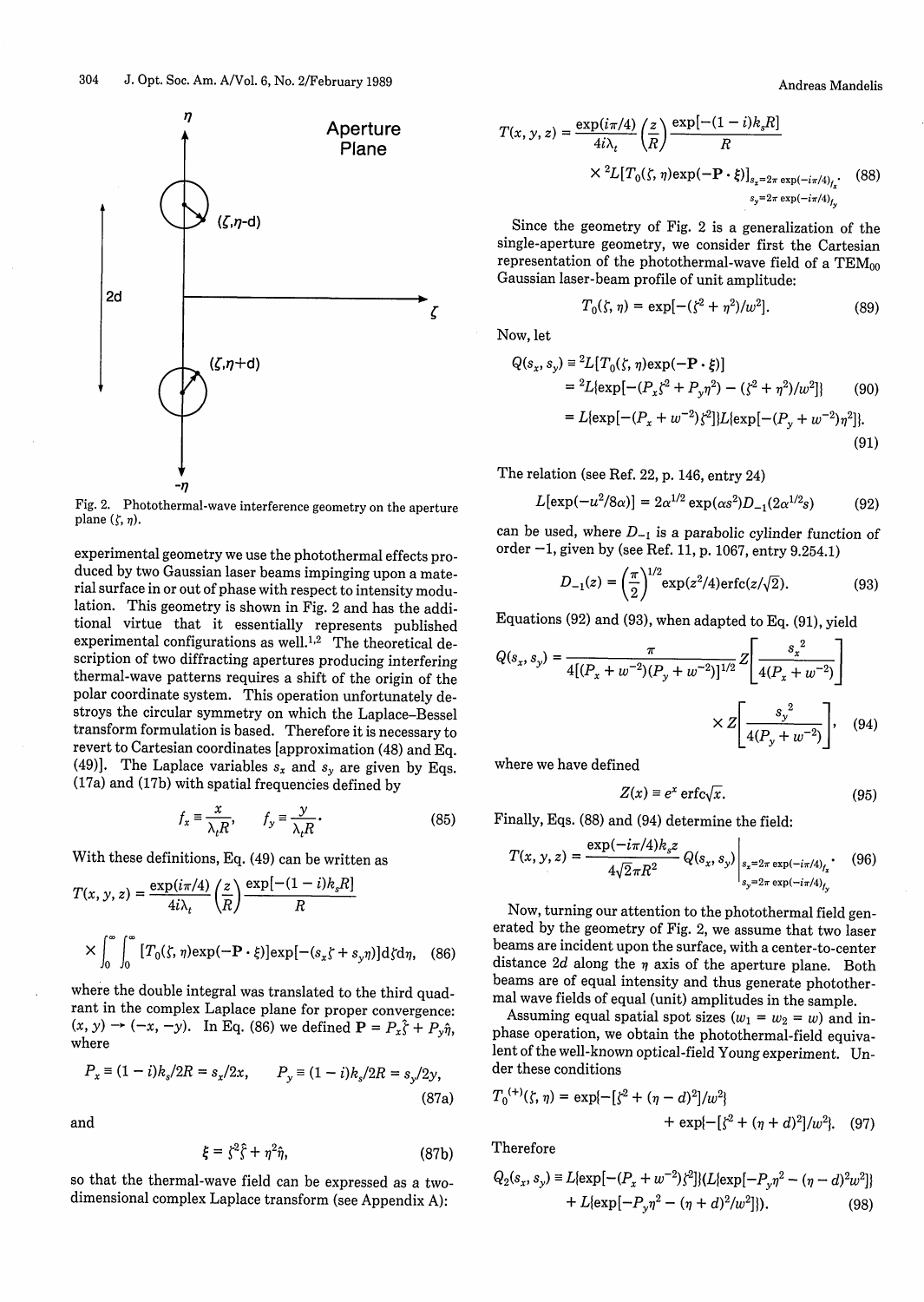Expanding the exponents of the  $\eta$ -dependent transforms gives the relations

$$
L\{\exp[-P_y\eta^2 - (\eta - d)^2/w^2]\}
$$
  
=  $\exp(-d^2/w^2)L\{\exp[-(P_y + w^{-2})\eta^2]\}_{s_y = 2d/w^2}$ ,

$$
L\{\exp[-P_y\eta^2 - (\eta + d)^2/w^2]\}
$$
  
=  $\exp(-d^2w^2)L\{\exp[-(P_y + w^{-2})\eta^2]\}_{s_y + 2d/w^2}$ . (99)

By combining Eqs. (98) and (99) and using Eq. (91), we obtain a simple relation between  $Q(s_x, s_y)$  and  $Q_2(s_x, s_y)$ :

$$
Q_2(s_x, s_y) = \exp(-d^2/w^2) [Q(s_x, s_y - 2d^2/w^2) + Q(s_x, s_y + 2d^2/w^2)].
$$
\n(100)

 $Q(s_x, s_y)$  is given explicitly by Eq. (94), while Eq. (100) represents a form of the shift property of the two-dimensional Laplace transform.8 Finally, we can write the complex thermal-wave field expression for the two constructively interfering photothermal sources as follows:

$$
T^{(+)}(x, y, z) = \frac{\exp(-i\pi/4)k_z z}{16\sqrt{2}R^2} \frac{\exp\{ -[(1-i)k_zR + d^2/w^2] \}}{F_1 - iF_2}
$$
  
 
$$
\times Z \left[ -i \frac{(k_z/R)^2 x^2}{2(F_1 - iF_2)} \right]
$$
  
 
$$
\times \left( Z \left\{ \frac{\left[ \left( F_2 y - \frac{d}{w^2} \right) - iF_2 y \right]^2}{F_1 - iF_2} \right\} + Z \left\{ \frac{\left[ \left( F_2 y + \frac{d}{w^2} \right) - iF_2 y \right]^2}{F_1 - iF_2} \right\} \right), \qquad (101)
$$

where  $F_1(R, w)$  and  $F_2(R)$  are given by Eqs. (70) and (71), respectively.

The conditions for thermal-wave destructive interference can be generated with out-of-phase operation of the laser beams, in which case

$$
T_0^{(-)}(\zeta, \eta) = \exp\{-\left[\zeta^2 + (\eta - d)^2\right]/\omega^2\}
$$
  
- 
$$
\exp\{-\left[\zeta^2 + (\eta + d)^2\right]/\omega^2\}.
$$
 (102)

This aperture function results in the interference pattern

$$
T^{(-)}(x, y, z) = \frac{\exp(-i\pi/4)k_{s}z}{16\sqrt{2}R^{2}} \frac{\exp\{ -[(1-i)k_{s}R + d^{2}/w^{2}]\}}{F_{1} - iF_{2}}
$$
  
 
$$
\times Z \left[ -i \frac{(k_{s}/R)^{2}x^{2}}{2(F_{1} - iF_{2})} \right]
$$
  
 
$$
\times \left( Z \left\{ \frac{\left[ \left( F_{2}y - \frac{d}{w^{2}} \right) - iF_{2}y \right]^{2}}{F_{1} - iF_{2}} \right\} - Z \left\{ \frac{\left[ \left( F_{2}y + \frac{d}{w^{2}} \right) - iF_{2}y \right]^{2}}{F_{1} - iF_{2}} \right\} \right\}.
$$
 (103)

Note that  $[T^{(+)}(x, y, z; d)]_{\text{max}} = T^{(+)}(x, y, z; 0)$  and  $[T^{(-)}(x, y, z; d)]_{\text{max}} = T^{(+)}(x, y, z; 0)$  $[z; d]_{\min} = T^{-1}(x, y, z; 0) = 0$ , as expected.

Separating out real and imaginary parts in Eqs. (101) and (103) gives a convenient representation leading to amplitude and phase field components as follows:

$$
T^{(\pm)}(x, y, z) = \frac{k_s z \exp[-(k_s R + d^2/\omega^2)]}{16\sqrt{2}R^2(F_1^2 + F_2^2)^{1/2}}
$$
  
 
$$
\times \exp\left\{i\left[k_s R - \frac{\pi}{4} + \tan^{-1}(F_2/F_1)\right]\right\}
$$
  
 
$$
\times \exp(z_1^2) \text{erfc}(z_1) [\exp(z_2^2) \text{erfc}(z_2)
$$
  
 
$$
\pm \exp(z_3^2) \text{erfc}(z_3)], \qquad (104)
$$

where

with

$$
z_1 = |z_1| \exp(i\theta_1),
$$

$$
|z_1| = \frac{k_s x}{\sqrt{2}R(F_1^2 + F_2^2)^{1/4}}, \qquad \theta_1 = \frac{1}{2} \tan^{-1}(F_2/F_1) - \frac{\pi}{4};
$$
\n(105)

also

$$
z_2 = |z_2| \exp(i\theta_2)
$$

with

$$
|z_2| = \frac{(F_3^2 + F_4^2)^{1/2}}{2(F_1^2 + F_2^2)^{1/4}},
$$
  
\n
$$
\theta_2 = \frac{1}{2} \tan^{-1}(F_2/F_1) - \tan^{-1}(F_4/F_3),
$$
 (106)

where we defined

$$
F_3(x, y, z; d) \equiv \frac{k_s y}{R} - \frac{2d}{w^2},
$$
 (107)

$$
F_4(x, y, z) \equiv \frac{k_s y}{R}.
$$
\n(108)

Finally, we obtain

$$
z_3 \equiv |z_3| \, \exp(i\theta_3),
$$

with

$$
|z_3| = \frac{(F_5^2 + F_4^2)^{1/2}}{2(F_1^2 + F_2^2)^{1/4}},
$$
  
\n
$$
\theta_3 = \frac{1}{2} \tan^{-1}(F_2/F_1) - \tan^{-1}(F_4/F_5),
$$
 (109)

where

$$
F_5(x, y, z; d) \equiv \frac{k_s y}{R} + \frac{2d}{w^2}.
$$
 (110)

If we set

$$
W(x) \equiv Z(x^2) = \exp(x^2) \operatorname{erfc}(x), \tag{111}
$$

then the amplitude of the field is found to be

$$
|T^{(\pm)}(x, y, z)| = \frac{k_s z |N_1| |N_2|^{(\pm)}}{16\sqrt{2}R^2(F_1^2 + F_2^2)^{1/2}} \exp\left[-\left(k_s R + \frac{d^2}{w^2}\right)\right],
$$
\n(112)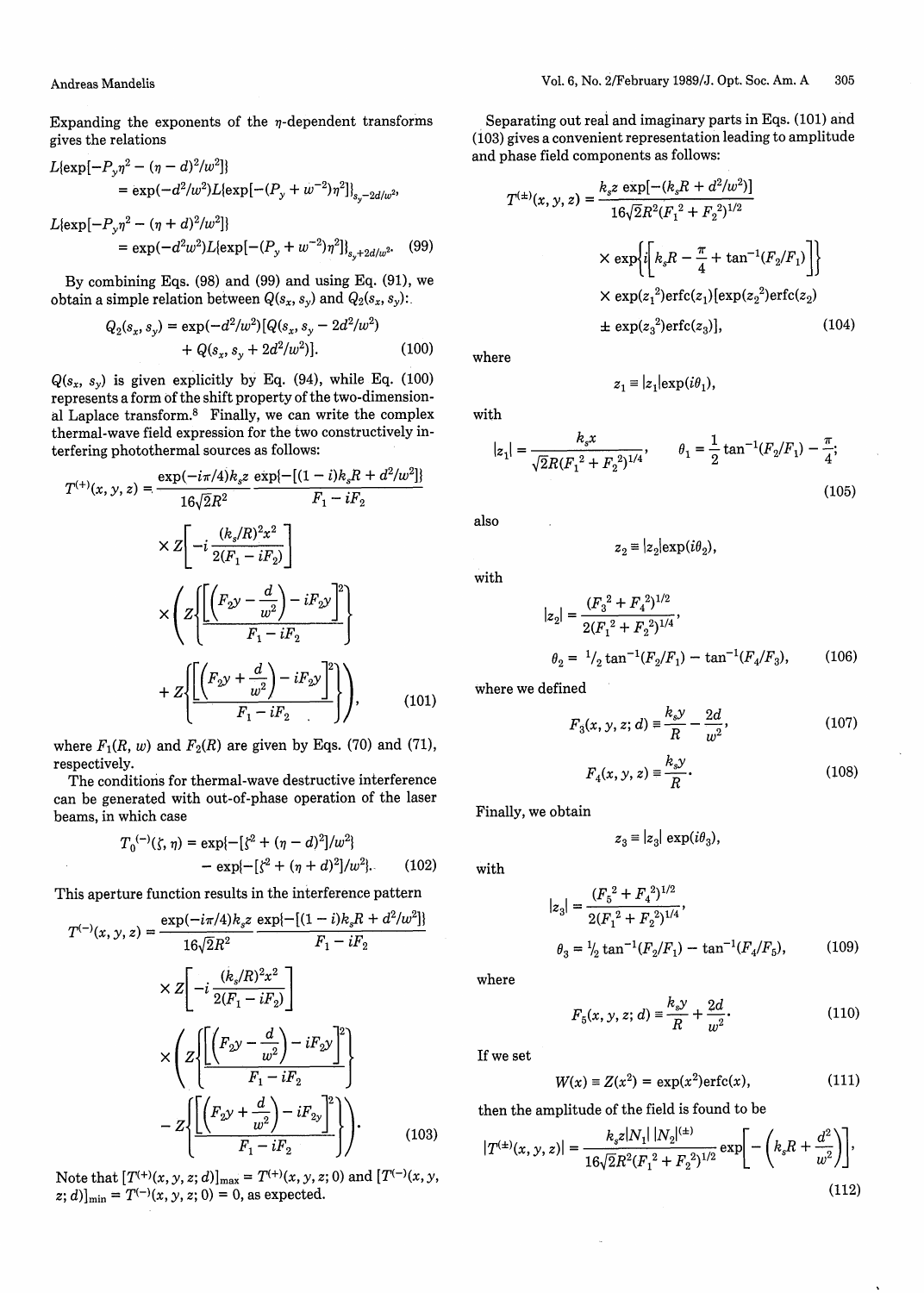where

$$
|N_1| \equiv \{ [\text{Re } W(z_1)]^2 + [\text{Im } W(z_1)]^2 \}^{1/2} \tag{113a}
$$

and

$$
|N_2|^{(\pm)} \equiv \{ [\text{Re } W(z_2) \pm \text{Re } W(z_3)]^2 + [\text{Im } W(z_2) \pm \text{Im } W(z_3)]^2 \}^{1/2}.
$$
 (113b) with (+i) used if  $-\pi < \arg(\rho) \le \pi/2$  and w

The phase of the field can then be written as

$$
\Psi^{(\pm)}(x, y, z) = -\frac{\pi}{4} + k_s R + \tan^{-1}(F_2/F_1) + \phi_1 + \phi_2^{(\pm)},
$$
\n(114)

where

$$
\phi_1 \equiv \tan^{-1} \left[ \frac{\text{Im } W(z_1)}{\text{Re } W(z_1)} \right] \tag{115a}
$$

and

$$
\phi_2^{(\pm)} \equiv \tan^{-1} \left[ \frac{\text{Im } W(z_2) \pm \text{Im } W(z_3)}{\text{Re } W(z_2) \pm \text{Re } W(z_3)} \right]. \tag{115b}
$$

For computational purposes, series expressions for Re  $W(z_i)$  and Im  $W(z_i)$  can be found readily in the appendix of Ref. 20 and thus are not repeated here.

#### 7. **CONCLUSIONS**

In this paper we have developed a photothermal-wave diffraction formalism describing the temperature field dependence on arbitrary diffracting aperture geometries. Special cases of experimental importance were then examined in detail, including source geometries leading to constructive or destructive thermal-wave interference. It is expected that the present theory will help to quantify experimental observations encountered in photothermal-wave imaging and interferometry.

## **APPENDIX A: POLAR-COORDINATE REPRESENTATION OF TWO-DIMENSIONAL SPATIAL LAPLACE TRANSFORM (LAPLACE-BESSEL TRANSFORM)**

Let  $G(s_x, s_y) = \int_0^\infty \int_0^\infty g(x, y) \exp[-(s_x x + s_y y)] dx dy$  be the two-dimensional spatial Laplace transform of  $g(x, y)$ .<sup>8</sup> Using polar coordinates,

$$
x = r \cos \theta, \qquad y = r \sin \theta,
$$
  

$$
s_x = \rho \cos \phi, \qquad s_y = \rho \sin \phi,
$$
 (A1)

and assuming circular symmetry for the function  $g$ ,

$$
g(x, y) \to g(r, \theta) = g_R(r), \tag{A2}
$$

yields

$$
G(\rho, \phi) = G(\rho) = \int_0^\infty g_R(r) r \mathrm{d}r \int_0^1 \frac{\exp(-r\rho t)}{(1 - t^2)^{1/2}} \mathrm{d}t
$$

$$
= \frac{\pi}{2} \int_0^\infty g_R(r) I_0(\rho r) r \mathrm{d}r. \tag{A3}
$$

Finally, use of relations (31) (see also Ref. 11, p. 952, entry 8.406.2) gives the circularly symmetric Laplace-Bessel transform,

$$
G(\rho) = \frac{\pi}{2} \int_0^\infty g_R(r) J_0(\pm i \rho r) r \mathrm{d}r,\tag{A4}
$$

with  $(+i)$  used if  $-\pi < arg(\rho) \leq \pi/2$  and with  $(-i)$  used if  $\pi/2$  $\langle \arg(\rho) \leq \pi$ . Symbolically one may write

$$
{}^2L_B[g_R(r)] = G(\rho). \tag{A5}
$$

Note that  $G(\rho)$  is defined as one fourth of the polar Fourier-Bessel (or Hankel) transform.<sup>21</sup> This is so because only one quarter of the plane is pertinent to the two-dimensional Laplace transformation:  $0 \le \phi \le \pi/2$ .

## APPENDIX B: PHOTOTHERMAL-FIELD INTEGRATION EFFECTS CAUSED BY A DETECTOR OF INFINITE APERTURE

For simplicity we will assume that the diffraction field is generated by a photothermal source of the spatially impulsive type; then, according to Eq. (60),

$$
T(r_0, z) = \left[\frac{\exp(i\pi/4)z}{4i\lambda_t}\right] \frac{\exp[-(1-i)k_s R]}{R^2}.
$$
 (B1)

A detector of active area A placed in contact with the sample at a depth  $z = z_0$ , which may indicate the thickness of the sample, will produce an integrated signal of the form

$$
S_{\text{detector}} = \int_{A} \int T(r_0, z) dA. \tag{B2}
$$

If we let  $A \rightarrow \infty$ , then Eqs. (B1) and (B2) yield

$$
S_{\text{detector}}(z_0) = \frac{\exp(i\pi/4)k_s z_0}{4i} I(z_0),\tag{B3}
$$

where

$$
I(z_0) = \int_0^\infty \frac{\exp[-(1-i)k_s(r_0^2 + z_0^2)^{1/2}]}{(r_0^2 + z_0^2)} r_0 dr_0
$$
  
= 
$$
\frac{1}{z_0^2} \int_0^\infty \frac{\exp[-(1-i)k_s z_0[1 + (r_0/z_0)^2]^{1/2}]}{1 + (r_0/z_0)^2} r_0 dr_0.
$$
 (B4)

This integral can be evaluated explicitly by using the relation (see Ref. 12, p. 83, entry 30)

$$
\int_0^\infty \frac{x^{-2\nu} \exp[iz(1+x^2)^{1/2}]}{(1+x^2)} dx = \frac{i\sqrt{\pi}}{2} \left(\frac{z}{2}\right)^{\nu} \Gamma\left(\frac{1}{2}-\nu\right) H_{\nu}^{(1)}(z),
$$

with

$$
H_{\nu}^{(1)}(z) = J_{\nu}(z) + iY_{\nu}(z)
$$
  
= 
$$
\frac{1}{i \sin(\nu \pi)} [J_{-\nu}(z) - J_{\nu}(z) \exp(-i\nu \pi)].
$$
 (B6)

 $\text{Im}(z) > 0$ ,  $\text{Re}(y) < 1/2$ , (B5)

 $J_{\nu}$  and  $Y_{\nu}$  are Bessel and Neumann functions, respectively, of order *v*. If we let  $\nu = -1/2$ , then relations (B5) give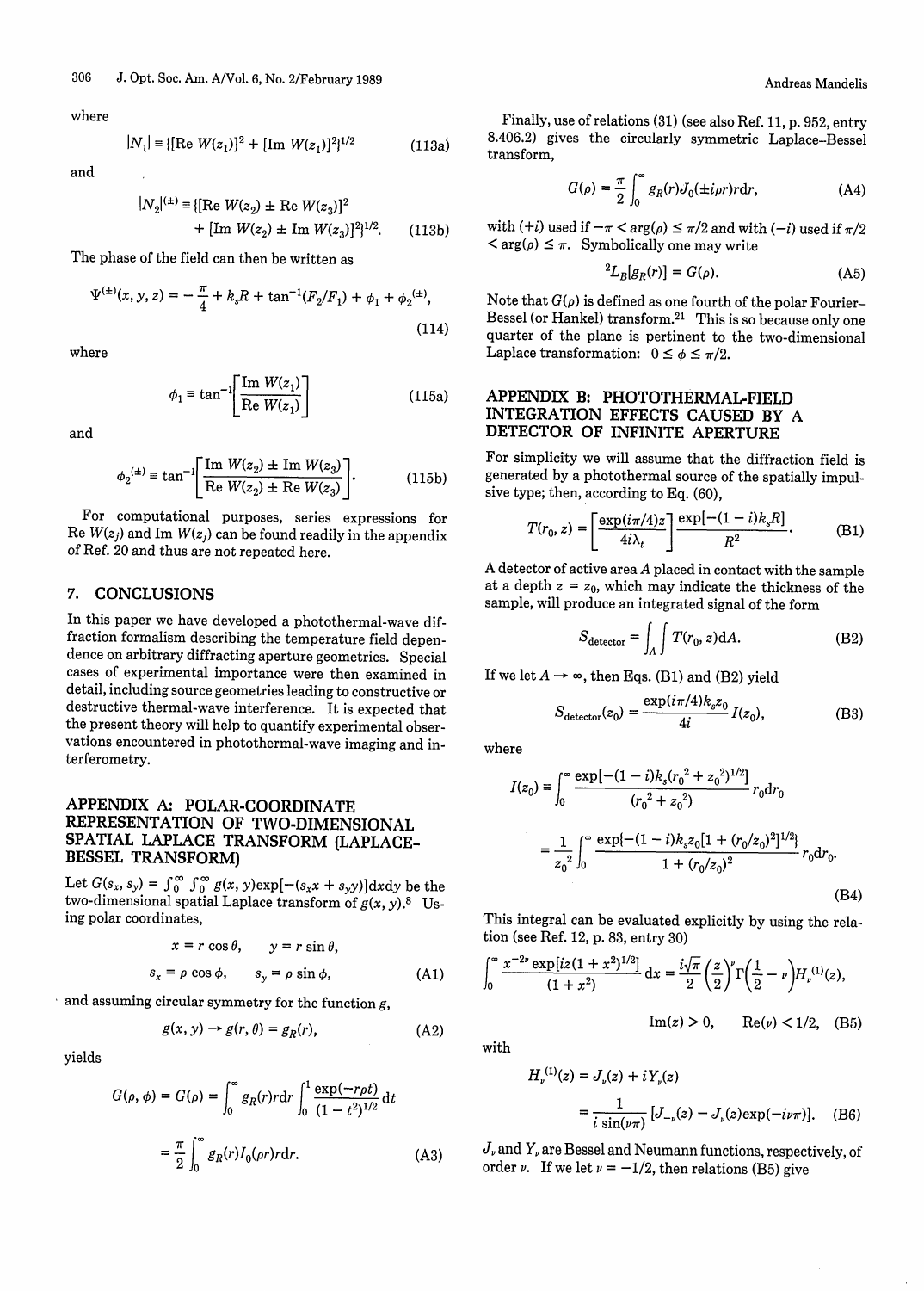Andreas Mandelis

$$
Q(z) \equiv \int_0^\infty \frac{\exp[iz(1+x^2)^{1/2}]}{(1+x^2)^{1/2}} x \, dx = i \frac{\sqrt{\pi}}{2} \left(\frac{2}{z}\right)^{1/2} H_{-1/2}^{(1)}(z),\tag{B7}
$$

where, from Eq. (B6) and properties of the Bessel function, it can be shown that

$$
H_{-1/2}^{(1)}(z) = \left(\frac{2}{\pi z}\right)^{1/2} e^{iz}.
$$
 (B8)

Thus we conclude that

$$
Q(z) = \frac{ie^{iz}}{z}.
$$
 (B9)

Now, by integrating Eq. (B9) and taking Eq. (B7) into account, we obtain

$$
\int_{z}^{\infty} Q(y) dy = \int_{0}^{\infty} \frac{x dx}{(1+x^2)^{1/2}} \int_{z}^{\infty} \exp[iy(1+x^2)^{1/2}] dy
$$

$$
= i \int_{0}^{\infty} \frac{x dx}{1+x^2} \{exp[iy(1+y^2)^{1/2}]_{z}^{\infty} \}, \quad (B10)
$$

We must note that y is a complex argument of the form  $y_1 +$  $iy_2$  with  $y_2 > 0$ . Under this condition, we have

$$
\lim_{y_2 \to \infty} \exp[i y (1 + x^2)^{1/2}] = 0,
$$
 (B11)

and Eq. (B10) gives

$$
\int_0^\infty \frac{\exp[iz(1+x^2)^{1/2}]}{1+x^2} \, x \, dx = -\int_z^\infty \frac{e^{iy}}{y} \, dy. \tag{B12}
$$

On setting  $x \equiv r_0/z_0$  in Eq. (B4), we obtain

$$
I(z_0) = \int_0^\infty \frac{\exp[-(1-i)k_s z(1+x^2)^{1/2}]}{1+x^2} x \mathrm{d}x
$$

and, according to Eq. (B12) (see also Ref. 22, p. 134, entry 6),

$$
I(z_0) = -\int_{(1+i)k_s z_0}^{\infty} \frac{e^{iy}}{y} dy = -Ei[i(1+i)k_s z_0]
$$

$$
= E_1[(1-i)k_s z_0].
$$
(B13)

Equation (B13) is a convenient representation of the exponential integral function (see Ref. 23, p. 229, entry 5.1.11). For computational purposes the following series expansion is useful:  $E_1[(1-i)k_z\delta_0]$ <br>  $= E_1[(1-i)k_z\delta_0]$ . (B13) 5. This observation was and controlled the second on the ex-<br>
integral function (see Ref. 23, p. 229, entry 5.1.11).<br>
S. This observation was a convenient representation of the e

$$
E_1(z) = -\gamma - \ln z - \sum_{n=1}^{\infty} \frac{(-1)^n z^n}{n n!}, \qquad |\arg(z)| < \pi,
$$
  

$$
\gamma = 0.5772156649 \qquad \text{(Euler's constant)}.
$$
 (B14)

The detector signal will thus have the form

$$
S_{\text{detector}}(z_0) = \frac{\exp(i\pi/4)}{4i} \left(k_s z_0\right) E_1[(1-i)k_s z_0]. \tag{B15}
$$

For large values of  $k_s z_0$ , i.e., for thermally thick solids consistent with assumption (46), the asymptotic expansion of *El* prevails<sup>23</sup>:

2/February 1989/J. Opt. Soc. Am. A  
\n
$$
E_1(z) \sim \frac{e^{-z}}{z}
$$
, (B16)  
\n $E_2(z) \sim \frac{e^{-z}}{z}$ 

and the detector signal can be simplified to

$$
S_{\text{detector}}(z_0 \gg k_s^{-1}) \approx \frac{1}{4\sqrt{2}} \exp[-(1-i)k_s z_0], \quad (B17)
$$

or, if we take the real part,

$$
S_{\text{detector}}(z_0 \gg k_s^{-1}) \approx \frac{1}{4\sqrt{2}} \exp(-k_s z_0) \cos(k_s z_0). \tag{B18}
$$

Relation (B18) is, in fact, the one-dimensional solution to the thermal-wave problem. It is valid for a semi-infinite solid<sup>4</sup> and gives the value of the harmonic temperature field at depth  $z_0$ . In physical terms, this argument shows that, far from the sample surface, the average thermal-wave field reduces to one-dimensional behavior with a total loss of transverse resolution.

#### ACKNOWLEDGMENTS

The support of the Natural Sciences and Engineering Research Council of Canada and of the Ontario Laser and Lightwave Research Center is gratefully acknowledged.

Andreas Mandelis is also affiliated with the Ontario Laser and Lightwave Research Center, University of Toronto.

#### REFERENCES

- 1. G. Busse and K. F. Renk, "Stereoscopic depth analysis by thermal wave transmission for nondestructive evaluation," Appl. Phys. Lett. 42, 366-368 (1983).
- 2. Z. Sodnik and H. J. Tiziani, "Photothermal interferometry for nondestructive subsurface defect detection," Opt. Commun. 58, 295-299 (1986).
- 3. C. A. Bennett, Jr., and R. R. Patty, "Thermal wave interferometry: a potential application of the photoacoustic effect," Appl. Opt. 21, 49-54 (1982); J. A. Burt, "Ray theory of thermal wave imaging," J. Phys. (Paris) 44, 453–457 (1983); G. H. Kaufman and C. M. Vest, "Thermal waves visualized by holographic interferometry," Appl. Opt. 26, 2799-2803 (1987).
- 4. H. S. Carslaw and J. C. Jaeger, *Conduction of Heat in Solids,* 2nd ed. (Clarendon, Oxford, 1959), Chap. 2.6.
- $J_{(1+i)k_zz_0}$   $y$ <br>  $\frac{1}{2}$ <br>  $\frac{1}{2}$ <br>  $\frac{1}{2}$ <br>  $\frac{1}{2}$ <br>  $\frac{1}{2}$ <br>  $\frac{1}{2}$ <br>  $\frac{1}{2}$ <br>  $\frac{1}{2}$ <br>  $\frac{1}{2}$ <br>  $\frac{1}{2}$ <br>  $\frac{1}{2}$ <br>  $\frac{1}{2}$ <br>  $\frac{1}{2}$ <br>  $\frac{1}{2}$ <br>  $\frac{1}{2}$ <br>  $\frac{1}{2}$ <br>  $\frac{1}{2}$ <br>  $\frac{1}{2}$ <br>  $\frac$ 5. This observation was made previously by L. D. Favro, P. K. Kuo, and R. L. Thomas, "Thermal wave propagation and scattering in semiconductors," in *Photoacoustic and Thermal Wave Phenomena in Semiconductors,* A. Mandelis, ed. (North-Holland, New York, 1987), Chap. 4, p. 75.
	- 6. F. A. McDonald, "Photoacoustic effect and the physics of waves," Am. J. Phys. 48, 41-47 (1980).
	- 7. J. W. Goodman, *Introduction to Fourier Optics* (McGraw-Hill, New York, 1968), Chap. 3.7.
	- 8. D. Voelker and G. Doetsch, *Die Zweidimensionale Laplace-Transformation* (Verlag Birkhauser, Basel, Switzerland, 1950).
	- 9. P. M. Morse and H. Feshback, *Methods of Theoretical Physics* (McGraw-Hill, New York, 1953), pp. 459-468.
	- 10. H. Stark, in *Applications of Optical Fourier Transforms,* H. Stark, ed. (Academic, New York, 1982), Chap. 1.
	- 11. I. S. Gradshteyn and I. M. Ryzhik, *Table of Integrals, Series, and Products* (Academic, New York, 1980).
	- 12. A. Erdelyi, *Higher Transcendental Functions, Vol. II* (McGraw-Hill, New York, 1953).
	- 13. A. Papoulis, *Systems and Transforms with Applications in Optics* (McGraw-Hill, New York, 1968), Chap. 9.3.
	- 14. V. P. Zharov and V. S. Letokhov, *Laser Optoacoustic Spectroscopy* (Springer-Verlag, Berlin, 1986).